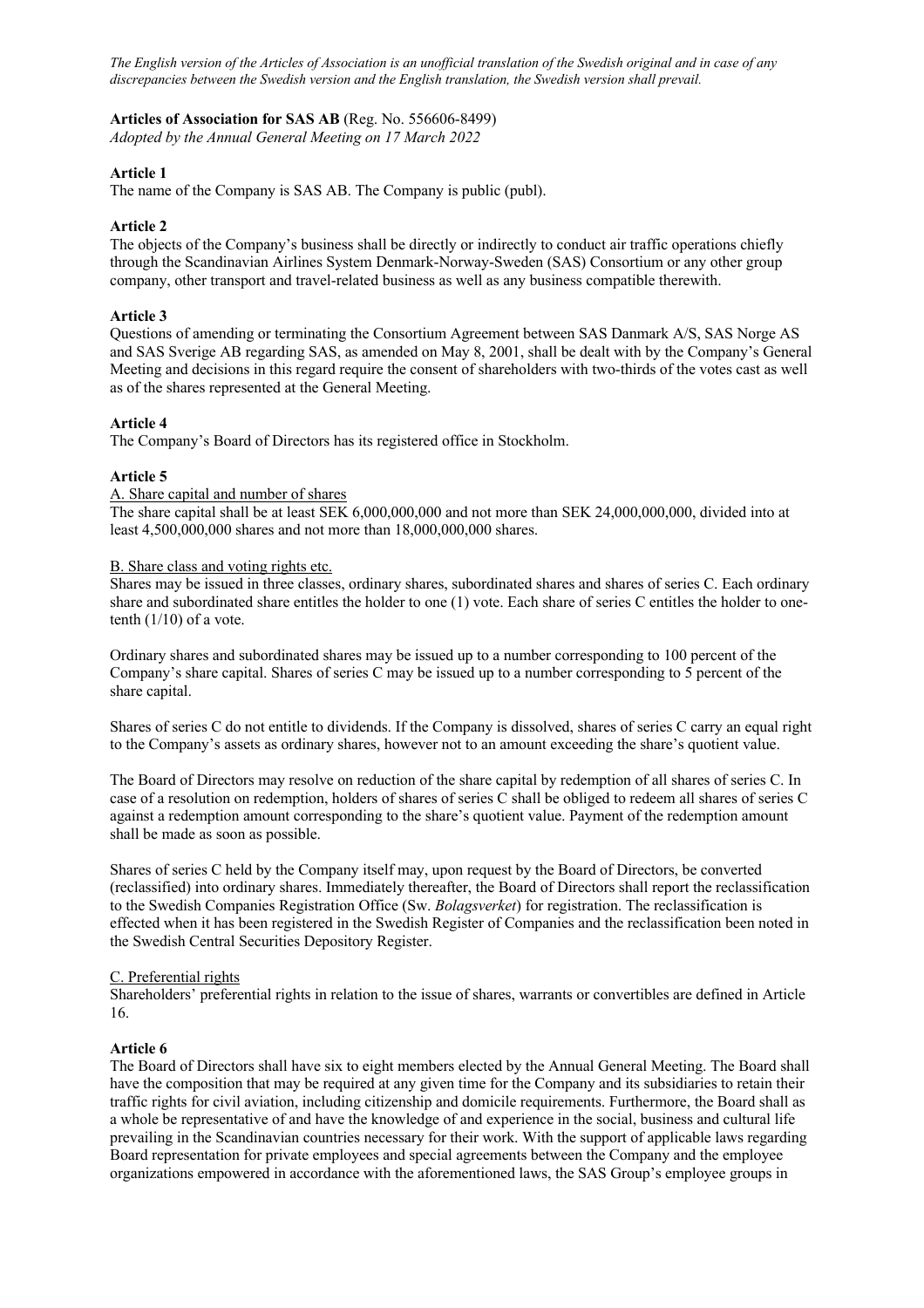Denmark, Norway and Sweden respectively each have the right to name one member and two deputies, in addition to the aforementioned number of Board members chosen by the General Meeting.

# **Article 7**

The Company shall have two auditors and two deputy auditors or one or two registered accounting firms to examine the management of the Board of Directors and the Managing Director as well as the Company's financial statements and accounting records.

# **Article 8**

The financial year of the Company shall be 1 November-31 October.

# **Article 9**

The Company's Annual General Meeting shall be held in either Stockholm, Solna or Sigtuna.

# **Article 10**

The Board shall be authorised to allow shareholders to vote by mail prior to a General Meeting. Mail voting may be made by electronic means if the Board so decides. The Board may collect proxies pursuant to the procedure stated in Chapter 7, section 4, paragraph 2 of the Swedish Companies Act. The Board may resolve that persons not being shareholders of the Company shall be entitled, on the conditions stipulated by the Board, to attend or in any other manner follow the discussions at a General Meeting. The languages at the General Meeting shall be Swedish, Danish or Norwegian and, if the Board so decides, other languages as well.

# **Article 11**

Notice of a General Meeting shall be made by an announcement: - in Sweden in Swedish in Post- och Inrikes Tidningar and on the Company's web page. That notice has been issued shall be announced in Svenska Dagbladet,

and if the Board so decides:

- in Denmark in Danish in Berlingske or another national Danish daily newspaper,

- in Norway in Norwegian in Aftenposten or another national Norwegian daily newspaper.

To be able to attend the General Meeting, shareholders must notify the Company not later than the day given in the notice of the meeting and also state the number of assistants by whom the shareholder will be accompanied. This day may not be a Sunday, any other public holiday, Saturday, Midsummer Eve, Christmas Eve or New Year's Eve nor fall any earlier than five working days before the meeting.

# **Article 12**

At the General Meeting, business is conducted by open voting, unless the General Meeting decides on a ballot vote.

# **Article 13**

At the Company's Annual General Meeting, the following business is to be conducted:

a) election of a meeting Chairman

b) drawing up and verification of the voters' roll

c) approval of the agenda

d) election of two persons, in addition to the Chairman, to verify the minutes

e) deciding the question of whether the meeting has been called in proper order

f) presentation of the financial statements and the consolidated financial statements

g) presentation of the auditors' report and the consolidated auditors' report

h) decision concerning approval of the income statement and balance sheet as well as the consolidated income statement and consolidated balance sheet

i) decision on the disposal of Company's profits or loss in accordance with the approved balance sheet

j) decision concerning the discharge of the Directors and Managing Director from liability

k) determination of the number of Board members

l) determination of Directors' fees

m) determination of fees for auditors

n) election of the Board of Directors

o) election of a Chairman of the Board

p) if applicable, election of auditors and deputy auditors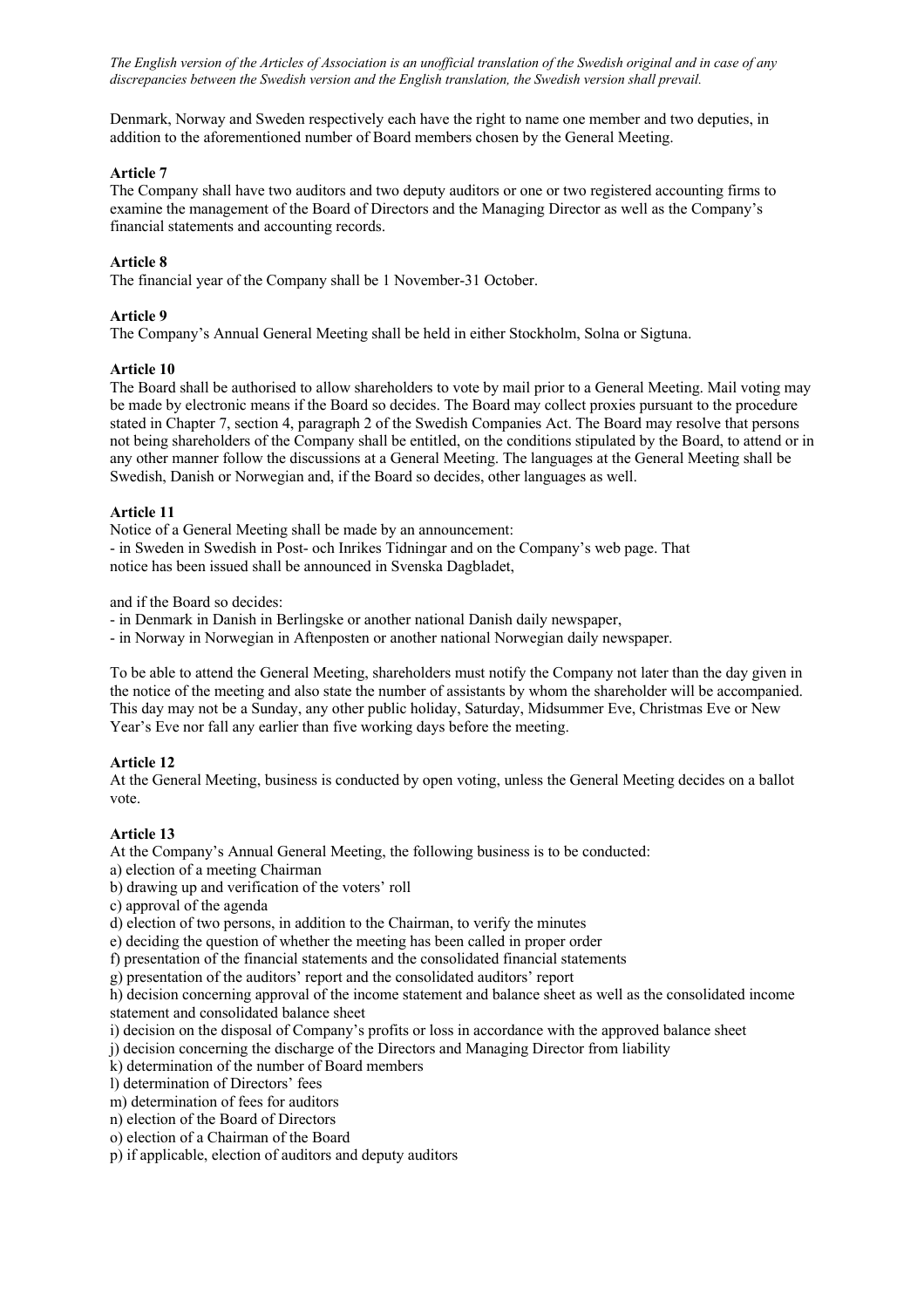q) election of a Nomination Committee. The Nomination Committee shall be representative of the Company's shareholder composition and have the purpose of bringing about a suitable representative composition of the Board of Directors and in other respects lay a proper foundation for the General Meeting's discussion and decisions on various issues that the Annual General Meeting decides that the Nomination Committee is to prepare for each year.

r) any other business in the power of the General Meeting in accordance with the Articles of Association.

# **Article 14**

The Company shall be a CSD (central securities depository) registered company and the Company's shares shall be registered in a CSD register pursuant to the Central Securities Depository and Financial Instruments Accounts Act (SFS 1998:1479).

## **Article 15**

If there is a direct threat to the Company's or its subsidiaries' air traffic rights owing to the Company or its subsidiaries violating or running the risk of violating provisions concerning ownership and control in bilateral civil aviation agreements or in laws or regulations concerning the conditions for air traffic within the EEA, the Board of Directors shall be able to decide to redeem ordinary shares in accordance with clause A. below. If such a redemption is not possible or, in the judgment of the Board, insufficient, a subscription for new subordinated shares with the rights that appear from clause B. below shall be made by virtue of warrants issued, though only after the approval at a General Meeting by a decision supported by at least half the votes cast at the meeting.

Redemption of ordinary shares in accordance with clause A. below and the subscription for new subordinated shares supported by warrants issued shall take place only to the extent that the aforementioned threat in the judgment of the Board of Directors is eliminated. The Board shall thereafter decide as soon as possible to redeem subordinated shares in accordance with clause B. below to the extent possible that would eliminate the aforementioned threat after such redemption.

### A. Redemption

A reduction of the share capital, though not below the minimum, shall take place through the redemption of ordinary shares for the following reasons. The Board of Directors shall resolve to redeem the ordinary shares held by persons not domiciled in Denmark, Norway or Sweden and ordinary shares held by corporations so domiciled that neither directly nor indirectly are controlled by persons or corporations domiciled in Denmark, Norway or Sweden. Ordinary shares shall in the first place be redeemed from persons or corporations that are not domiciled or are not controlled by persons or corporations domiciled in countries within the EEA.

To enable the Company to determine domicile in accordance with this Article 15, shareholders whose ordinary shares are registered in the Danish Securities Centre/Euronext Securities shall register their name, address and shareholding in a special register maintained by VP Securities A/S, CVR no. 21599336 (Euronext Investor Services). Such a register shall be maintained in accordance with the provisions valid at any given time of the Danish Companies Act concerning the keeping of share register. In the event of redemption, ordinary shares that according to transcripts of the share register/nominee register kept by Euroclear Sweden AB in Sweden, of the share register kept by the Norwegian Central Securities Depository (VPS) and of the register kept by Euronext Investor Services in Denmark as specified above (jointly called the Register Transcript), that were acquired last be redeemed first. For cases in which the date of acquisition cannot be determined, this date shall be regarded as the date of the decision to redeem, and the ordinary shares shall be redeemed in proportion to the affected shareholders' holdings of ordinary shares. If the required number of ordinary shares cannot be redeemed from persons or corporations not domiciled or not controlled by persons or corporations domiciled in countries within the EEA, ordinary shares shall be redeemed from other persons or corporations not domiciled in Denmark, Norway or Sweden. In this instance, ordinary shares acquired last according to the Register Transcript shall be redeemed first. For cases in which the date of acquisition cannot be determined, this date shall be regarded as the date of the decision to redeem ordinary shares, and the ordinary shares shall be redeemed in proportion to the affected shareholders' holdings of ordinary shares. It is incumbent upon each shareholder to see to it that his domicile appears on the Register Transcript at all times or otherwise to prove his domicile when so requested by the Company. It is also incumbent upon each shareholder that is a corporation, when so requested by the Company, to prove who, directly or indirectly, controls the said corporation. Shareholders whose domicile cannot be determined from the Register Transcript as well as shareholders who when so requested by the Company do not prove direct or indirect control are in the event of a redemption considered to be domiciled outside the EEA.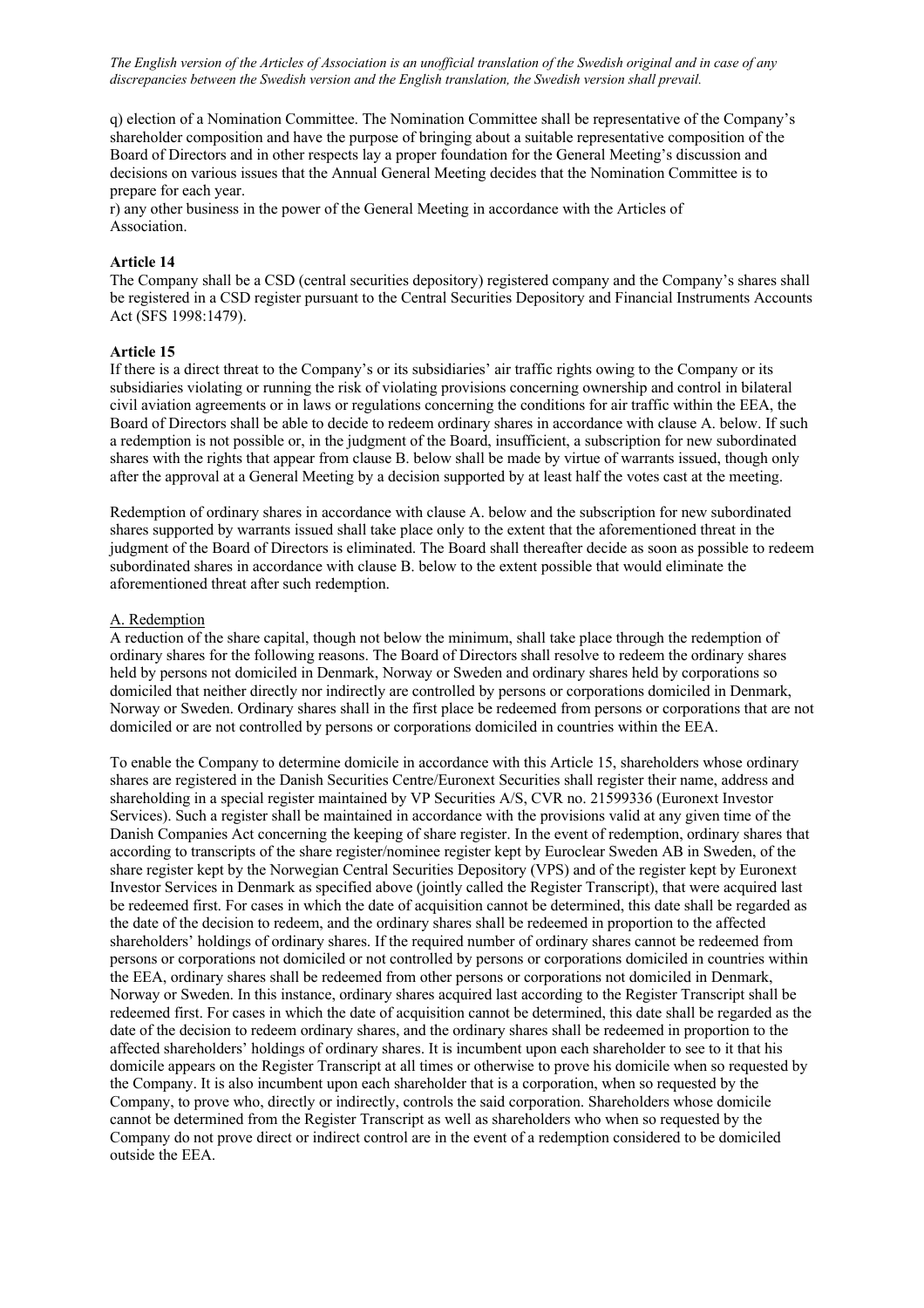Shareholders, whose ordinary shares may be redeemed in accordance with this provision, shall be notified by the Company in writing stating the number of ordinary shares that may be redeemed from said shareholders (the Number of Redeemable Ordinary Shares). Shareholders are able within ten business days after notification to prove their domicile to the Company, and if applicable, the direct or indirect control of a corporation, that may result in said shareholders not being covered by the redemption. If a shareholder has reduced his holdings by the Number of Redeemable Ordinary Shares according to the Register Transcript that can be obtained immediately after the fortieth business day after the notification has been sent out, no ordinary shares of this shareholder will be redeemed. However, if this shareholder has not reduced his holdings by the Number of Redeemable Ordinary Shares according to such a Register Transcript, this number of ordinary shares can be redeemed immediately, or the number of ordinary shares required for the holding to be reduced by the Number of Redeemed Ordinary Shares, if lower.

Shares will be redeemed without any refund to the shareholder. The reduction amount shall be transferred to statutory reserves.

### B. Subordinated shares

In addition to ordinary shares and shares of series C, the Company shall be able to issue subordinated shares. Subordinated shares shall be redeemable. If not all outstanding subordinated shares are redeemed, subordinated shares shall be redeemed from their holders in proportion to the number of subordinated shares they already own and to the extent this cannot take place by drawing lots. In the event of redemption, redeemed subordinated shares shall be refunded with an amount corresponding to the subordinated share's quota value plus interest calculated from the first day the subordinated shares were registered up until the date the amount of redemption was paid, with an interest rate factor corresponding to two percentage points over the 90-day STIBOR rate.

A subordinated share does not entitle a holder to dividends. If the Company is dissolved, a subordinated share entitles the holder to a share of the Company's assets equal to that of an ordinary share, however not exceeding an amount corresponding to the subordinated share's quota value plus interest calculated from the first day the subordinated share was registered up until the day the of the distribution, with an interest rate factor corresponding to two percentage points over the 90-day STIBOR rate.

## **Article 16**

If the Company issues new ordinary shares, shares of series C and subordinated shares in a cash issue or an issue to set off claims, the holder of ordinary shares, shares of series C and subordinated shares shall have the preferential right to subscribe for new shares in the same class in proportion to the number of shares the holder already owns (primary preferential right). Shares not subscribed for through a primary preferential right shall be offered to all shareholders for subscription (subsidiary preferential right). If the shares so offered are insufficient to cover the subscription taking place through a subsidiary preferential right, the shares shall be distributed among the shareholders in proportion to the number of shares they already own, irrespective of being ordinary shares, shares of series C or subordinated shares, and if this cannot be done, by drawing lots.

If the Company decides, through a cash issue or an issue setting off claims, to issue only ordinary shares, only shares of series C or only subordinated shares, only the owners of the shares in that class have the preferential right to subscribe to shares in proportion to the number of shares the owners already own of the same class issued (primary preferential right). Shares not subscribed for through a primary preferential right shall be offered to all shareholders for subscription (subsidiary preferential right). If the shares so offered are insufficient to cover the subscription taking place through a subsidiary preferential right, the shares shall be distributed among the subscribers in proportion to the number of shares they already own, irrespective of being ordinary shares, shares of series C or subordinated shares, and if this cannot be done, by drawing lots.

If the Company decides to issue warrants or convertibles pertaining to either ordinary shares, shares of series C or subordinated shares or shares of all classes through a cash issue or an issue to set off claims, shareholders have preferential rights to subscribe for warrants as if the issue applied to the shares of either or all classes that could be subscribed for as a result of options or preferential rights to subscribe for convertibles, as if the issue had applied to the shares of either or all classes for which the convertibles carry the right of receipt in exchange.

What is stated above shall not imply any limitation in respect of the Company's ability to decide on cash issues or issues setting off claims that deviate from the shareholders' preferential rights.

An increase of the share capital through a bonus issue with issuance of new shares may only be made by issuing ordinary shares. Accordingly, only holders of ordinary shares have preferential rights to subscribe for such